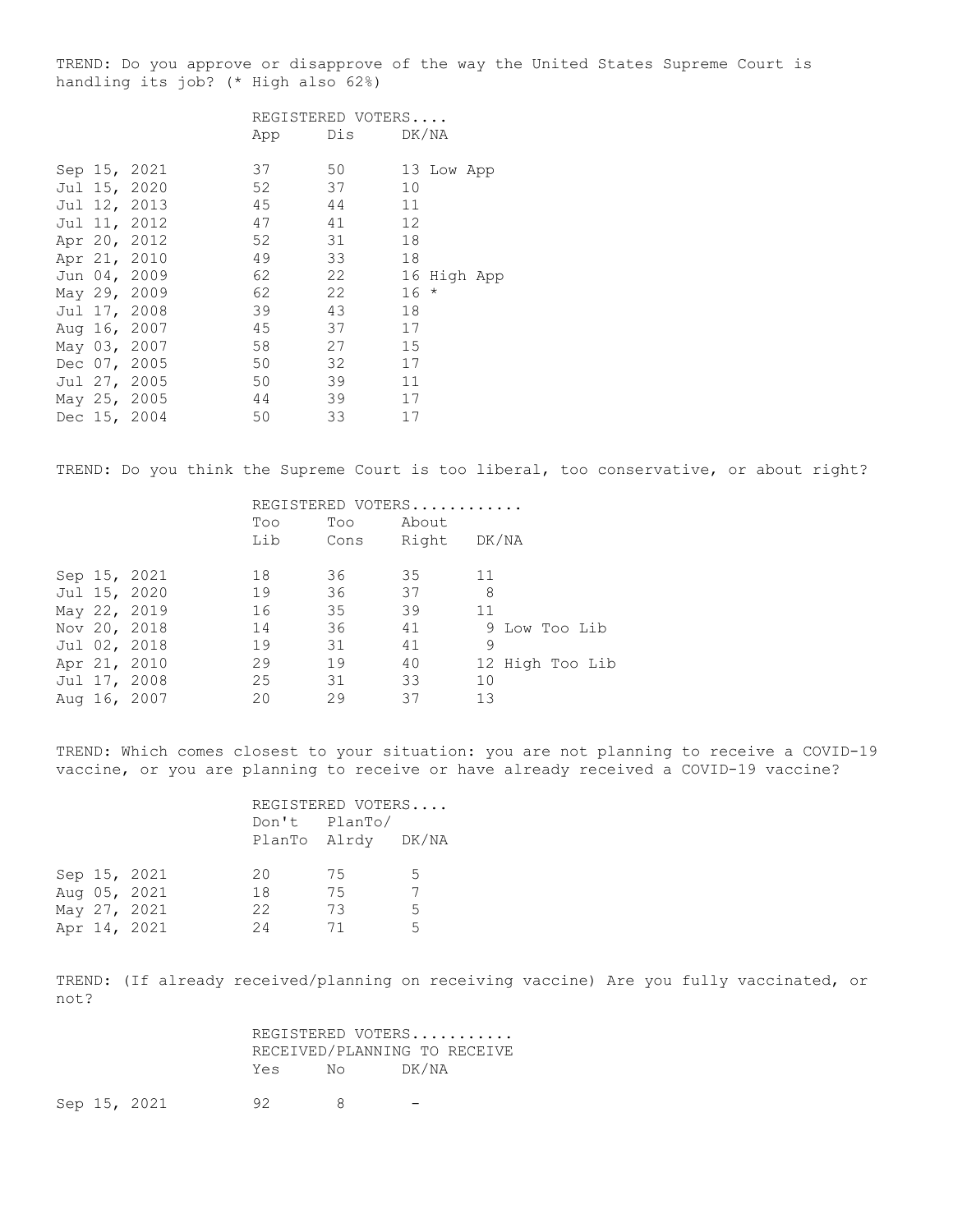TREND: (If yes, fully vaccinated) Do you think you are going to get a booster shot once it's available, or not?

> REGISTERED VOTERS.... FULLY VACCINATED..... Yes No DK/NA

Sep 15, 2021 81 12 8

TREND: As you may know, President Biden has announced a plan to mandate COVID-19 vaccines for millions of Americans in the public and private sectors. Do you approve or disapprove of this plan?

| REGISTERED VOTERS |     |       |
|-------------------|-----|-------|
| App               | Dis | DK/NA |

Sep 15, 2021 50 49 2

TREND: Do you think President Biden's vaccine mandate plan to get more Americans vaccinated goes too far, not far enough, or is about right?

|  |              | REGISTERED VOTERS |              |                    |  |  |  |
|--|--------------|-------------------|--------------|--------------------|--|--|--|
|  |              | Too               | NotFar About |                    |  |  |  |
|  |              | Far               |              | Enough Right DK/NA |  |  |  |
|  | Sep 15, 2021 | 47                | 10           | 41                 |  |  |  |

TREND: As you may know, President Biden's plan mandates that employers with more than 100 employees must require that all employees receive a COVID-19 vaccine or undergo at least weekly testing. Do you approve or disapprove of this mandate?

|     | REGISTERED VOTERS |       |
|-----|-------------------|-------|
| App | Dis               | DK/NA |
|     |                   |       |

Sep 15, 2021 54 45 1

TREND: Do you support or oppose requiring health care workers to receive a COVID-19 vaccine?

|  |              | REGISTERED VOTERS |     |       |  |
|--|--------------|-------------------|-----|-------|--|
|  |              | Sup               | Opp | DK/NA |  |
|  | Sep 15, 2021 | 59                | 38  | ़     |  |
|  | Aug 05, 2021 | 60                | 36. |       |  |

TREND: Do you support or oppose requiring federal government employees and contractors to receive a COVID-19 vaccine?

|  |              |     | REGISTERED VOTERS |       |  |
|--|--------------|-----|-------------------|-------|--|
|  |              | Sup | Opp               | DK/NA |  |
|  | Sep 15, 2021 | 54  | 43.               |       |  |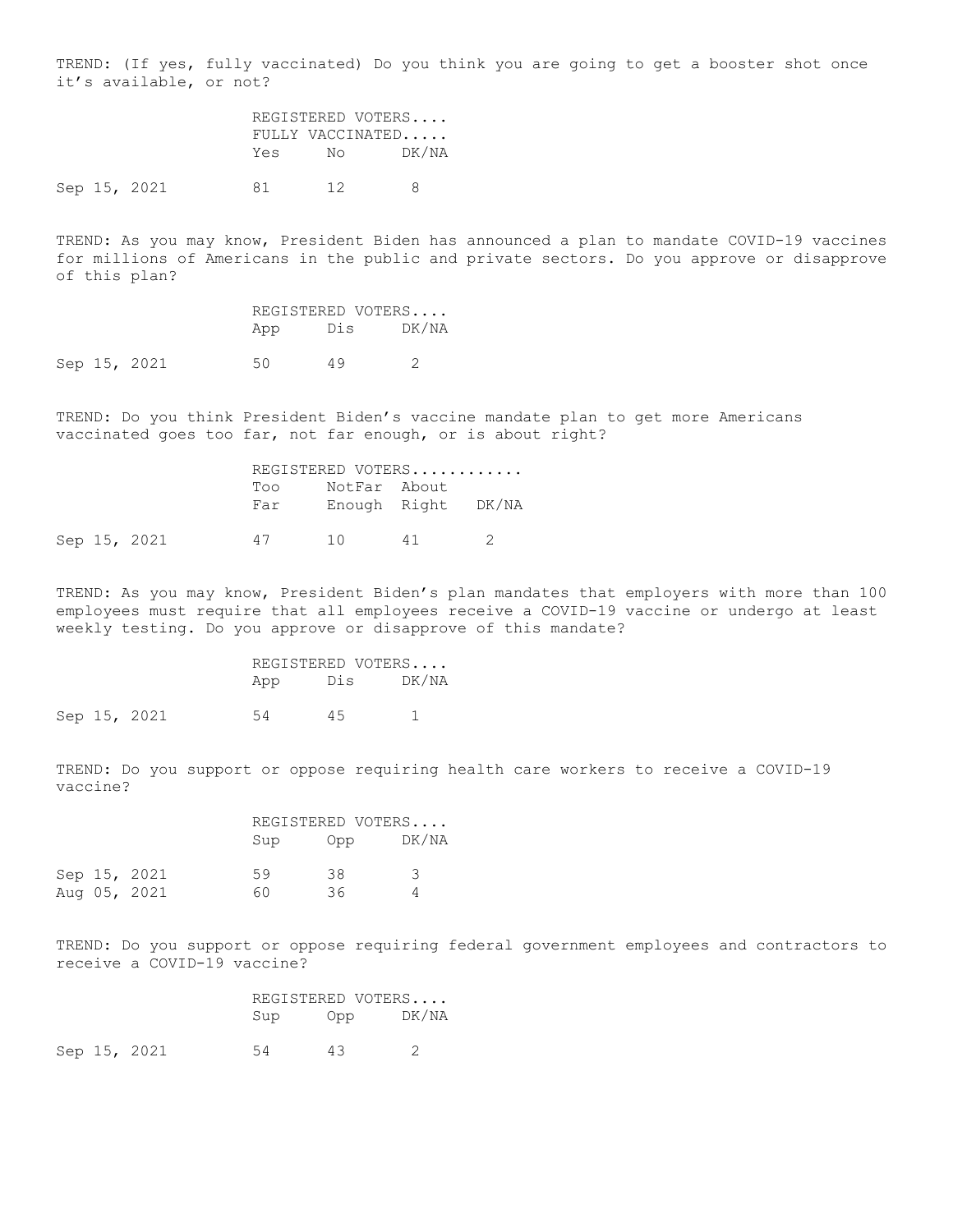TREND: Do you support or oppose requiring students ages 12 and over to receive a COVID-19 vaccine?

|  |              | REGISTERED VOTERS |     |       |
|--|--------------|-------------------|-----|-------|
|  |              | Sup               | Opp | DK/NA |
|  | Sep 15, 2021 | 50.               | 47  |       |

TREND: Do you support or oppose universities requiring their students to receive a COVID-19 vaccine?

|  |              | REGISTERED VOTERS |     |               |  |
|--|--------------|-------------------|-----|---------------|--|
|  |              | Sup               | Opp | DK/NA         |  |
|  | Sep 15, 2021 | 52                | 46  | $\mathcal{D}$ |  |
|  | Aug 05, 2021 | 48                | 49  |               |  |
|  | Apr 14, 2021 | 50                | 46  |               |  |

TREND: Do you support or oppose businesses requiring their employees to receive a COVID-19 vaccine?

|  |              | REGISTERED VOTERS |     |               |
|--|--------------|-------------------|-----|---------------|
|  |              | Sup               | Opp | DK/NA         |
|  | Sep 15, 2021 | 52                | 46  | $\mathcal{P}$ |
|  | Aug 05, 2021 | 47                | 50  |               |
|  | Apr 14, 2021 | 4.5               | 49  | Г.            |

TREND: Do you support or oppose airlines requiring proof of a COVID-19 vaccination from their passengers?

|  |              |     | REGISTERED VOTERS |       |  |  |
|--|--------------|-----|-------------------|-------|--|--|
|  |              | Sup | Opp               | DK/NA |  |  |
|  | Sep 15, 2021 | 55  | 43                |       |  |  |
|  | Aug 05, 2021 | 52. | 45                |       |  |  |

TREND: Do you support or oppose restaurants requiring proof of a COVID-19 vaccination from their customers?

|  |              | REGISTERED VOTERS |     |       |  |  |
|--|--------------|-------------------|-----|-------|--|--|
|  |              | Sup               | Opp | DK/NA |  |  |
|  | Sep 15, 2021 | 44                | 54  |       |  |  |
|  | Aug 05, 2021 | 37                | 59  |       |  |  |

TREND: Do you support or oppose large sports and entertainment events requiring proof of a COVID-19 vaccination from those who want to attend?

|  |              | REGISTERED VOTERS |     |       |  |  |
|--|--------------|-------------------|-----|-------|--|--|
|  |              | Sup               | Opp | DK/NA |  |  |
|  | Sep 15, 2021 | 51                | 46  | २     |  |  |
|  | Aug 05, 2021 | 49                | 48  |       |  |  |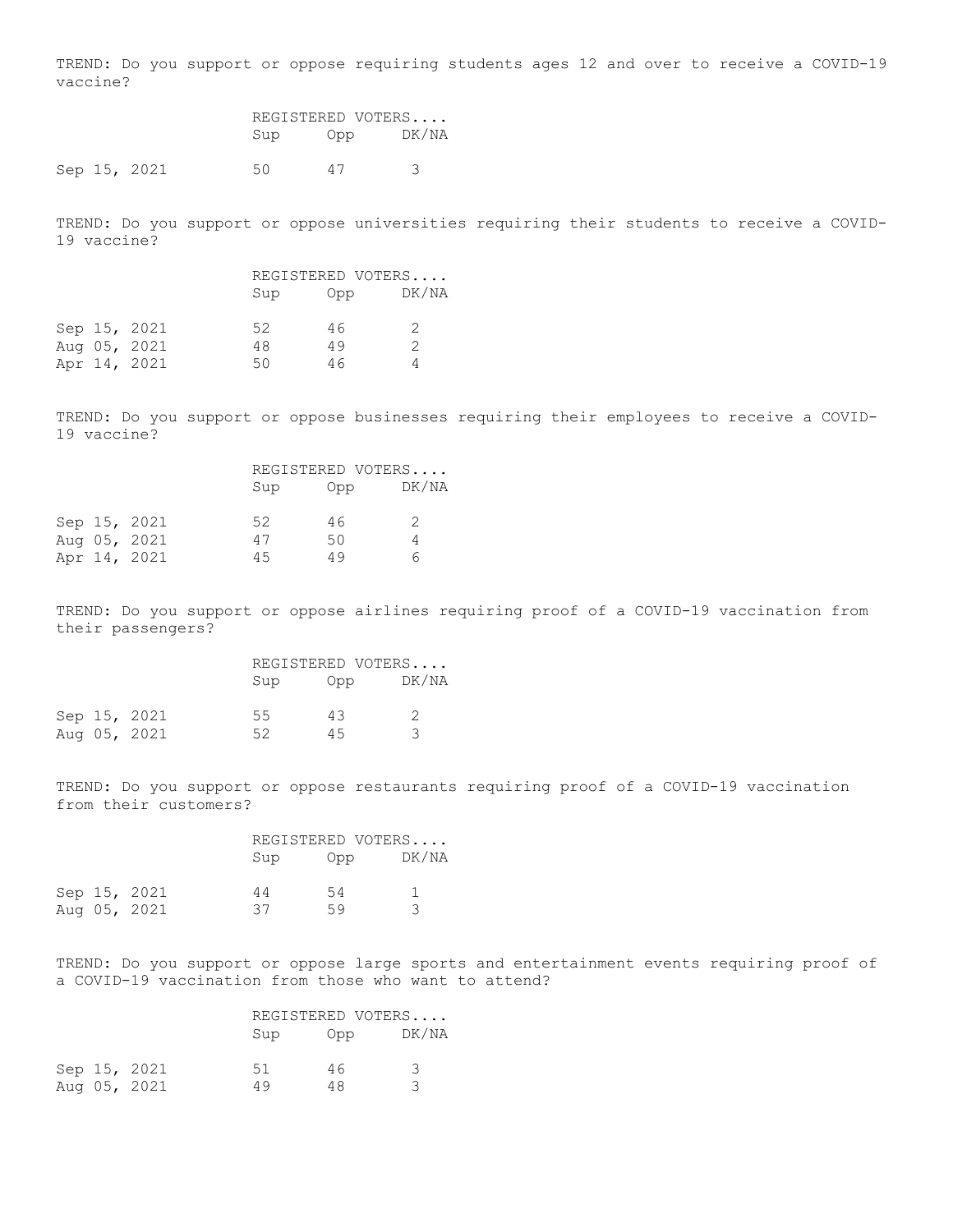TREND: In general, do you consider the issue of getting a COVID-19 vaccine to be primarily about personal freedom or primarily about public health?

> REGISTERED VOTERS.... Persnl Public Freedm Health DK/NA

Sep 15, 2021 41 54 5

Do you think the recent rise in COVID-19 deaths in the U.S. was preventable or not preventable?

> REGISTERED VOTERS.... Not Prevent Prevent DK/NA

Sep 15, 2021 67 26 8

TREND: Do you support or oppose requiring students, teachers, and staff to wear masks in schools?

 REGISTERED VOTERS.... Sup Opp DK/NA Sep 15, 2021 63 35 2

TREND: Do you support or oppose requiring everyone to wear masks while in indoor public spaces?

|  |              |     | REGISTERED VOTERS |       |  |  |
|--|--------------|-----|-------------------|-------|--|--|
|  |              | Sup | Opp               | DK/NA |  |  |
|  | Sep 15, 2021 | 56. | 42                |       |  |  |

TREND: Do you think that climate change is an emergency, or not?

|  |              |     |    | REGISTERED VOTERS |  |  |
|--|--------------|-----|----|-------------------|--|--|
|  |              | Yes | No | DK/NA             |  |  |
|  | Sep 15, 2021 | 57  | 39 | 3                 |  |  |
|  | Aug 05, 2021 | 58  | 39 | २                 |  |  |
|  | Aug 29, 2019 | 56. | 42 |                   |  |  |
|  |              |     |    |                   |  |  |

TREND: Do you think that the extreme weather events in the United States over the past few years are related to climate change, or don't you think so?

|  |              |      |            | REGISTERED VOTERS |  |  |
|--|--------------|------|------------|-------------------|--|--|
|  |              | Yes/ |            |                   |  |  |
|  |              |      | Related No | DK/NA             |  |  |
|  |              |      |            |                   |  |  |
|  | Sep 15, 2021 | 61   | 34         | 5.                |  |  |
|  | Aug 05, 2021 | 59   | 38         | २                 |  |  |
|  | Dec 18, 2018 | 61   | 34         | 5                 |  |  |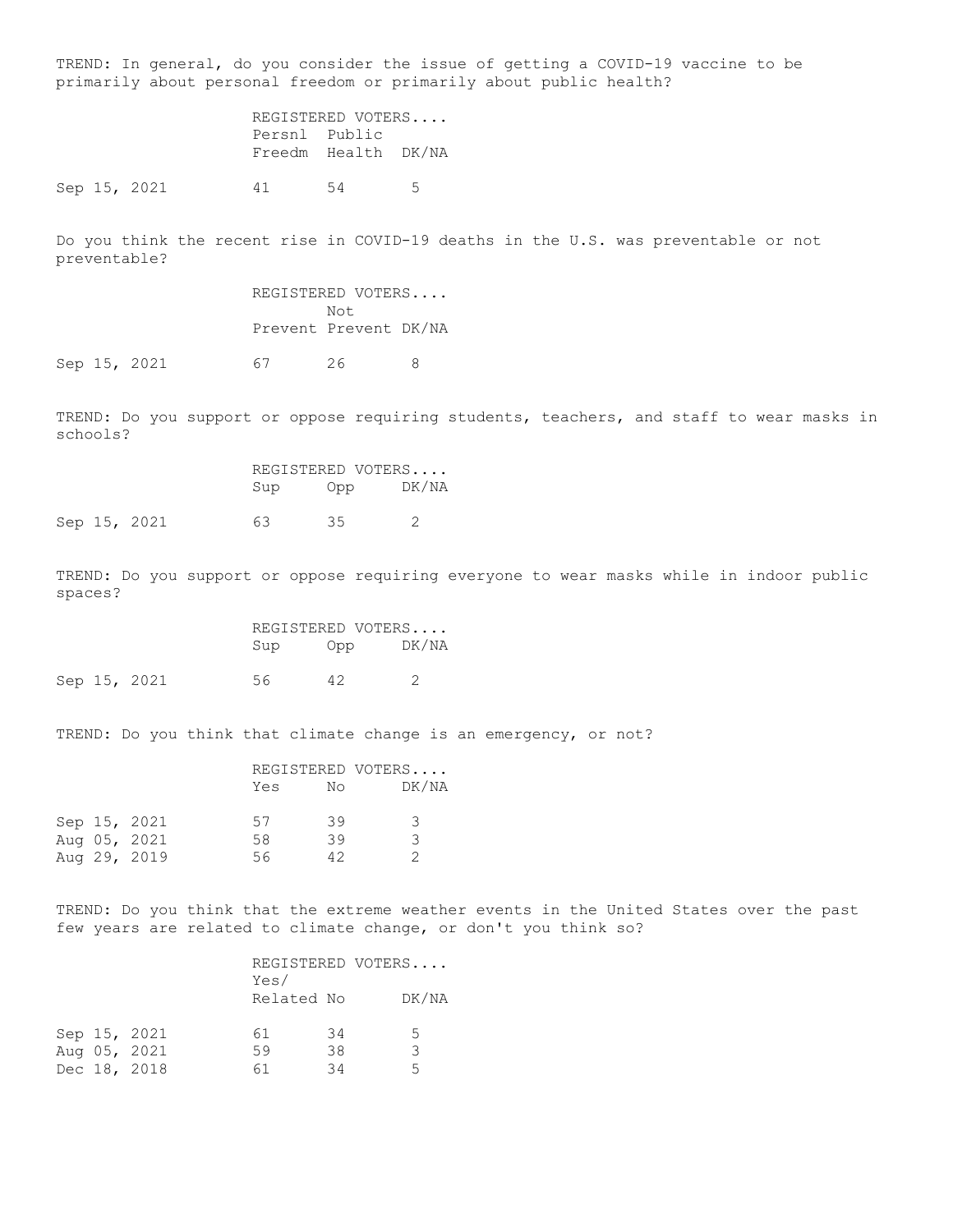TREND: Have you or someone in your family recently been affected by an extreme weather event, or not?

| REGISTERED VOTERS |    |       |  |
|-------------------|----|-------|--|
| Yes               | N٥ | DK/NA |  |
|                   |    |       |  |

Sep 15, 2021 35 65 -

TREND: Are you worried that you or someone in your family might be affected by an extreme weather event, or is that not something you're worried about?

|  |              | Yes/       |    | REGISTERED VOTERS |
|--|--------------|------------|----|-------------------|
|  |              | Worried No |    | DK/NA             |
|  | Sep 15, 2021 | 43         | 56 |                   |
|  | Aug 05, 2021 | 45         | 55 |                   |
|  | Aug 29, 2019 | 40         | 59 |                   |
|  | Dec 18, 2018 | 40         | 59 |                   |
|  |              |            |    |                   |

TREND: Do you think abortion should be legal in all cases, legal in most cases, illegal in most cases, or illegal in all cases? (\* High also 64%)

|  |              |     |         |      |      |         |                | REGISTERED VOTERS |                |         |                       |  |  |
|--|--------------|-----|---------|------|------|---------|----------------|-------------------|----------------|---------|-----------------------|--|--|
|  |              |     | $LEGAL$ |      |      | ILLEGAL |                |                   |                |         |                       |  |  |
|  |              | All |         | Most | Most |         | All            |                   |                | DK/NA   |                       |  |  |
|  | Sep 15, 2021 | 32  |         | 31   | 21   |         | 10             |                   | 6              |         |                       |  |  |
|  | May 27, 2021 | 24  |         | 33   | 23   |         | 14             |                   | 6              |         |                       |  |  |
|  | May 22, 2019 | 28  |         | 32   | 27   |         | 8 <sup>8</sup> |                   | 5              |         |                       |  |  |
|  | Jul 25, 2018 | 26  |         | 38   | 19   |         | 10             |                   |                |         | 7 High Legal All+Most |  |  |
|  | Dec 13, 2017 | 21  |         | 39   | 22   |         | 12             |                   | 5              |         |                       |  |  |
|  | Feb 08, 2017 | 27  |         | 35   | 23   |         | 11             |                   | 4              |         |                       |  |  |
|  | Jan 27, 2017 | 28  |         | 36   | 22   |         | $\mathsf 9$    |                   | 5              | $\star$ |                       |  |  |
|  | Jan 12, 2017 | 28  |         | 34   | 21   |         | 11             |                   | $\epsilon$     |         |                       |  |  |
|  | Nov 23, 2016 | 26  |         | 38   | 22   |         | 10             |                   | $\overline{4}$ | $\star$ |                       |  |  |
|  | Sep 28, 2015 | 22  |         | 35   | 28   |         | 12             |                   | 3              |         |                       |  |  |
|  | Aug 31, 2015 | 23  |         | 33   | 26   |         | 14             |                   | 4              |         |                       |  |  |
|  | Nov 25, 2014 | 23  |         | 33   | 24   |         | 12             |                   | $\,8\,$        |         |                       |  |  |
|  | Oct 04, 2013 | 20  |         | 36   | 23   |         | 14             |                   | 7              |         |                       |  |  |
|  | Aug 02, 2013 | 20  |         | 38   | 25   |         | 12             |                   | 5              |         |                       |  |  |
|  | Feb 07, 2013 | 24  |         | 32   | 25   |         | 14             |                   | 6              |         |                       |  |  |
|  | Feb 23, 2012 | 22  |         | 33   | 25   |         | 14             |                   | 6              |         |                       |  |  |
|  | Apr 21, 2010 | 18  |         | 33   | 27   |         | 16             |                   | 6              |         | Low Legal All+Most    |  |  |
|  | Jan 14, 2010 | 18  |         | 34   | 24   |         | 18             |                   | 5              |         |                       |  |  |
|  | May 14, 2009 | 15  |         | 37   | 27   |         | 14             |                   | $\overline{7}$ |         |                       |  |  |
|  | Jul 17, 2008 | 19  |         | 38   | 24   |         | 14             |                   | 5              |         |                       |  |  |
|  | Aug 16, 2007 | 21  |         | 36   | 24   |         | 13             |                   | 6              |         |                       |  |  |
|  | May 03, 2007 | 17  |         | 37   | 26   |         | 13             |                   | $\overline{7}$ |         |                       |  |  |
|  | Dec 07, 2005 | 19  |         | 38   | 25   |         | 14             |                   | 4              |         |                       |  |  |
|  | Jul 27, 2005 | 20  |         | 37   | 24   |         | 12             |                   | 7              |         |                       |  |  |
|  | May 25, 2005 | 18  |         | 37   | 27   |         | 14             |                   | 5              |         |                       |  |  |
|  | Mar 10, 2005 | 19  |         | 35   | 24   |         | 15             |                   | 6              |         |                       |  |  |
|  | Dec 15, 2004 | 16  |         | 41   | 26   |         | 13             |                   | 5              |         |                       |  |  |
|  | Jul 24, 2004 | 18  |         | 35   | 27   |         | 13             |                   | 6              |         |                       |  |  |
|  | May 27, 2004 | 20  |         | 35   | 26   |         | 14             |                   | 6              |         |                       |  |  |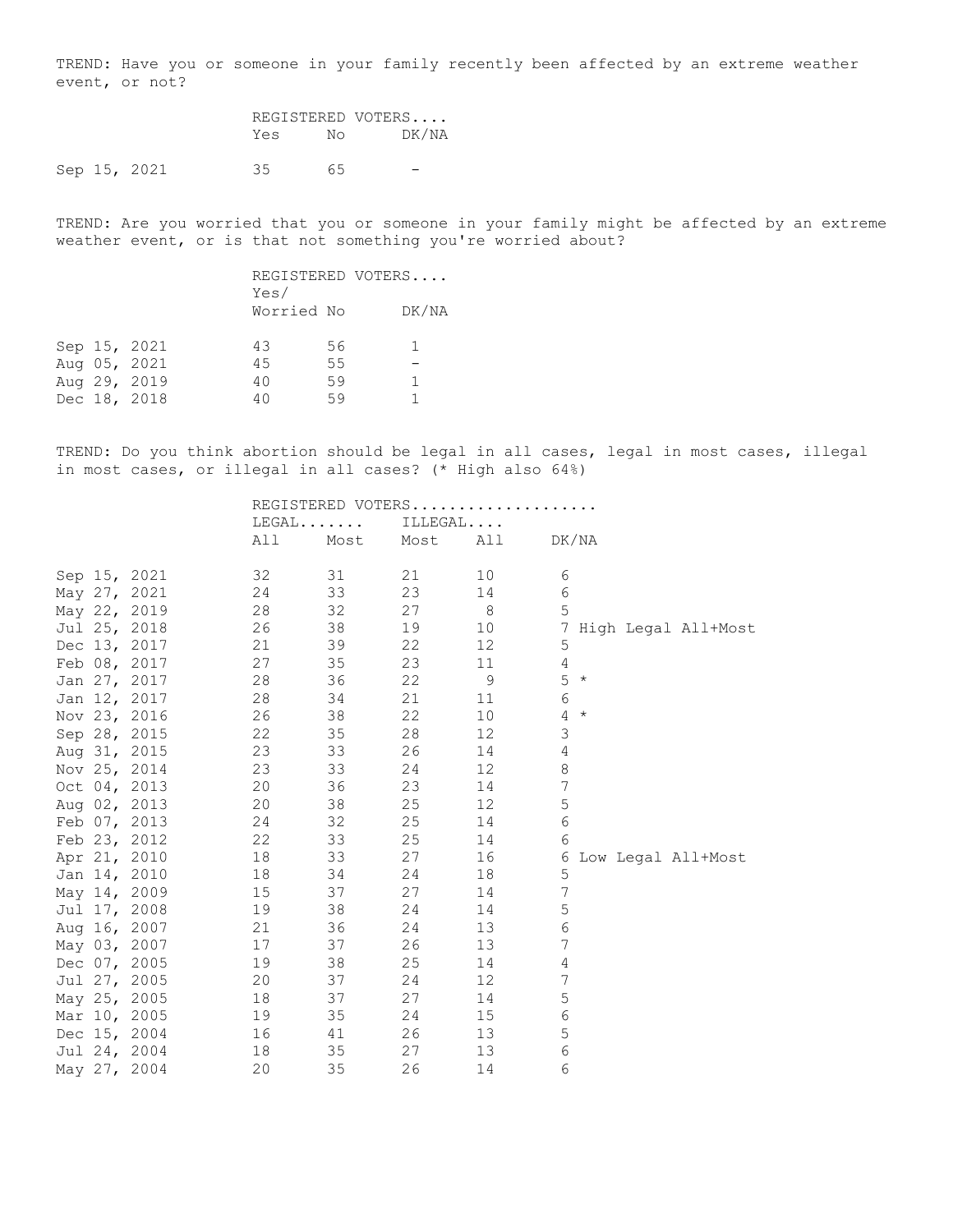TREND: How about when the pregnancy was caused by rape or incest; do you think abortion should be legal in that situation or illegal?

|  |              | REGISTERED VOTERS |                     |    |  |
|--|--------------|-------------------|---------------------|----|--|
|  |              |                   | Legal Illegal DK/NA |    |  |
|  | Sep 15, 2021 | 84                | 11                  | 4  |  |
|  | May 22, 2019 | 82                | 13                  | 6. |  |
|  | Aug 31, 2015 | 78                | 17                  | Б. |  |

TREND: How about when an abortion is necessary to save the life of the mother; do you think abortion should be legal in that situation or illegal?

|  |              |    | REGISTERED VOTERS   |    |
|--|--------------|----|---------------------|----|
|  |              |    | Legal Illegal DK/NA |    |
|  | Sep 15, 2021 | 89 | h.,                 | 5. |
|  | Aug 31, 2015 | 85 |                     | 6  |

TREND: In general, do you agree or disagree with the 1973 Roe v. Wade Supreme Court decision that established a woman's right to an abortion?

## REGISTERED VOTERS.... Agree Disagr DK/NA

|  | Sep 15, 2021 | 68 | 27 | 5               |
|--|--------------|----|----|-----------------|
|  |              |    |    |                 |
|  | May 27, 2021 | 65 | 28 | 7               |
|  | May 22, 2019 | 65 | 27 | 7               |
|  | Jul 02, 2018 | 63 | 31 | 6               |
|  | Feb 08, 2017 | 67 | 29 | 4               |
|  | Jan 27, 2017 | 70 | 26 | High Agree<br>4 |
|  | Jan 12, 2017 | 68 | 28 | 4               |
|  | Nov 23, 2016 | 67 | 30 | 3               |
|  | Feb 07, 2013 | 63 | 30 | 7               |
|  | Feb 23, 2012 | 64 | 31 | 5               |
|  | Apr 21, 2010 | 60 | 35 | 5 Low Agree     |
|  | Jul 17, 2008 | 63 | 33 | 5               |
|  | Aug 16, 2007 | 62 | 32 | 6               |
|  | Dec 07, 2005 | 63 | 32 | 5               |
|  | Jul 27, 2005 | 65 | 30 | 6               |
|  | May 25, 2005 | 63 | 33 | 5               |

TREND: Do you think it's likely that the 1973 Roe v. Wade Supreme Court decision that established a woman's right to choose an abortion will be overturned within the next few years, or don't you think so?

|  |              | Yes/      |    | REGISTERED VOTERS |  |
|--|--------------|-----------|----|-------------------|--|
|  |              | Likely No |    | DK/NA             |  |
|  | Sep 15, 2021 | 35        | 55 | 11                |  |
|  | May 27, 2021 | 28        | 62 | 10                |  |
|  | May 22, 2019 | 29        | 57 | 14                |  |
|  | Jul 25, 2018 | 27        | 62 | 10                |  |